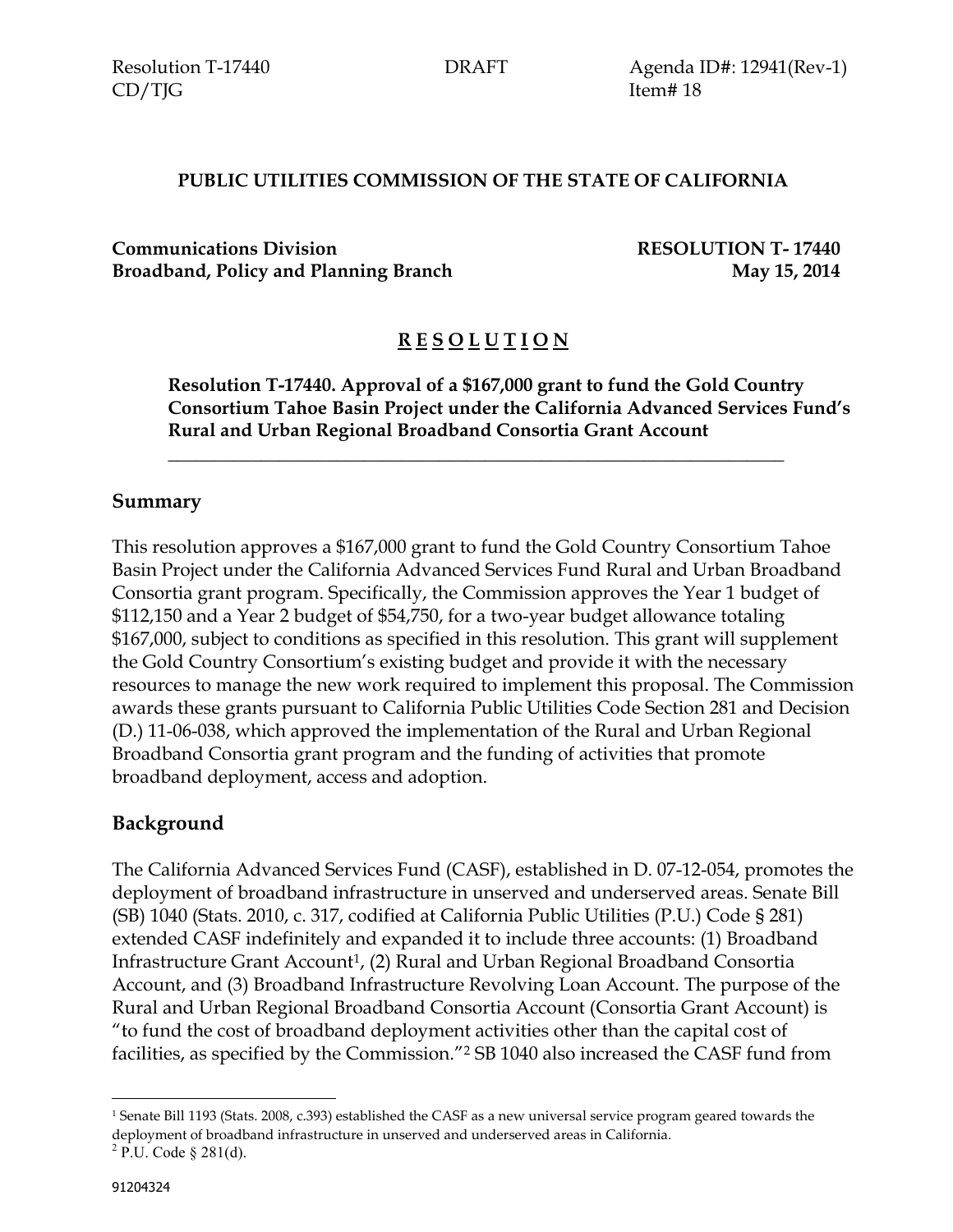Resolution T-17440 DRAFT 5/15/2014 CD/TJG

\$100 million to \$225 million, with funding for the Broadband Infrastructure Grant Account increased by \$100 million, while funding for the Consortia Grant Account and the Broadband Infrastructure Revolving Loan Account was set at \$10 million and \$15 million, respectively.<sup>3</sup>

In D.11-06-038 (June 23, 2011), the Commission adopted procedures and guidelines for administering the Consortia Grant program, including the application, evaluation and the selection process. Applicants must submit detailed Action Plans, Work Plans and budgets outlining projects that will promote ubiquitous broadband deployment in unserved and underserved areas and advance broadband adoption throughout California. D.11-06-038 limited consortia grants to only one regional consortium per geographic region to avoid duplication and capped grant funding at \$150,000 per year for each consortium for the first year and a maximum cap of \$450,000 total for three years. In D.11-07-034 (July 18, 2011), the Commission clarified that within in the Los Angeles region, the adopted annual and three-year funding caps apply to each separate umbrella consortium. The Commission approved 14 consortia when it passed Resolutions T-17349 (December 2, 2011) and T-17355 (February 16, 2012).

D.11-06-038 required the Communications Division (CD) to schedule a new application round seeking proposals for the remaining unencumbered Consortia Grant program funds before the end of the initial Consortia Grant funding period. Previously awarded Consortia Grant recipients were eligible for renewed funding, though staff was instructed to consider, as part of its determination on whether to renew funding, how efficiently and cost-effectively the grantee spent previously granted consortia funds.

On September 26, 2013, CD announced that it would accept applications for Consortia Grant funding. CD set a deadline of January 17, 2014. At that time, CD estimated that roughly \$965,000 remained in CASF Consortia Grant Account. The Commission received five proposals. CD evaluated the applications in accordance with the scoring criteria in D.11-06-038. Applicants meeting the minimum threshold scoring criteria of 70 points (out of a possible 100) may be eligible for funding. In the September 2013 announcement, CD noted that proposals for new consortia groups covering geographic areas in California that are not represented by the 14 existing Consortia would receive priority consideration.

# **Notice**

The Commission received five applications by the January 17, 2014 deadline. In compliance with D.11-06-038, CD posted the following information regarding the consortia applications on the CPUC's Consortia Grant Account webpage: the proposed consortium's name, contact information, and coverage area by county.

 $\overline{a}$  $3$  P.U. Code § 281(b)(1).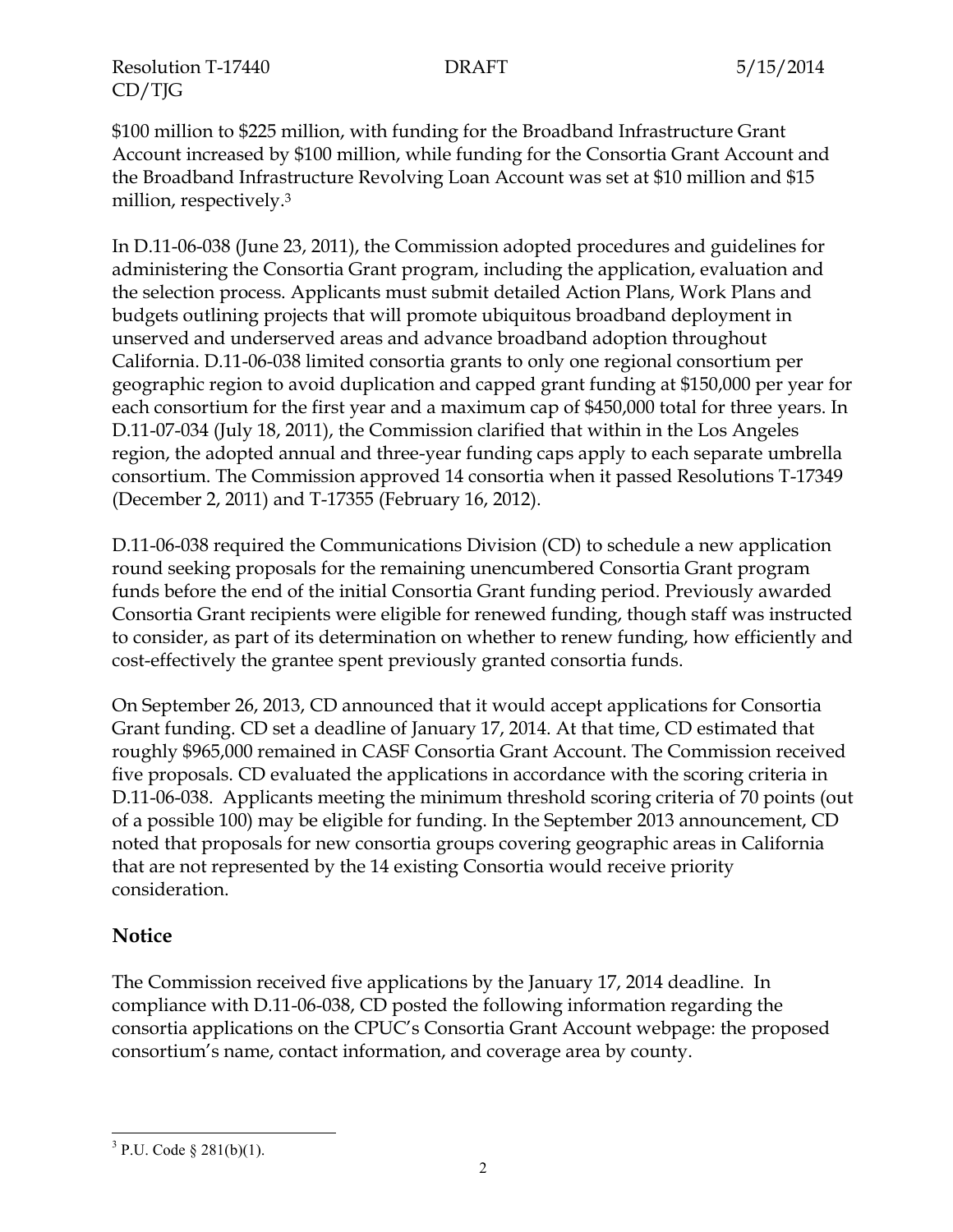# **Discussion**

CD reviewed the five applications according to the guidelines, requirements, and evaluation criteria adopted in D.11-06-0384, using the following categories:

- 1. Regional Consortium Representation and Endorsements;
- 2. Regional Consortium / Members' Experience;
- 3. Action Plan;
- 4. Work Plan; and
- 5. Budget

CD rated and ranked the applications. Three applicants met the minimum score of 70 points; two did not. The two other applications that scored 70 points or higher require further clarification and/or development before staff can consider them for Commission approval. The Gold Country Tahoe Basin Project scored 92 points, and, after some additional clarification, CD determined it qualified for funding.

The Gold Country Tahoe Basin Project is a regional initiative under the Gold Country Consortium, organized by the Tahoe Prosperity Center, with the Sierra Economic Development Corporation (SEDCorp) continuing to act as the Consortium fiscal agent. The grant will supplement the existing Gold Country Consortium budget. The Tahoe Basin Project's purpose is to improve and expand broadband infrastructure, provide greater broadband access and help facilitate broadband adoption around the Lake Tahoe Basin, with a particular focus on El Dorado and Placer Counties.

The Tahoe Basin has many unique aspects beyond its environment, including multiple state and local jurisdictions, including the Tahoe Regional Planning Agency, the U.S. Forest Service, five counties in two states, one municipality and multiple local entities. The Tahoe Basin also has a large economic and digital divide separating wealthier residents and tourists from low-income residents. For example, the public school systems within the Basin have experienced exponential increases in the number of students qualifying for the Free and Reduced Lunch program, ranging from 42% in Tahoe Truckee Unified to 64% in Lake Tahoe Unified. Broadband infrastructure is identified in the 2010 Lake Tahoe Basin Prosperity Plan as one of the top barriers to the equitable growth in the area, included in sectors such as e-Health, telemedicine, distance learning, scientific research and resource management, sustainable tourism, hosting of large-scale sporting events, attraction of new environmentally beneficial businesses, export of environmental innovations, egovernment and public safety.

The Tahoe Prosperity Center was formed to develop and execute Basin-wide initiatives to address the aforementioned challenges with the collaborative leadership from the public, private and philanthropic entities. To assist in this effort, the Tahoe Prosperity Center submitted a CASF Consortia grant application, under the Gold Country Consortium's fiscal oversight.

The Tahoe Prosperity Center is a  $501(c)$  (3) non-profit organization formed by the Lake Tahoe Basin Prosperity Plan, which presented a framework for environmental stewardship through

 $\overline{a}$ <sup>4</sup> D.11-06-038, Ordering Paragraph 16, adopted a minimum threshold score of 70 points to be considered for funding.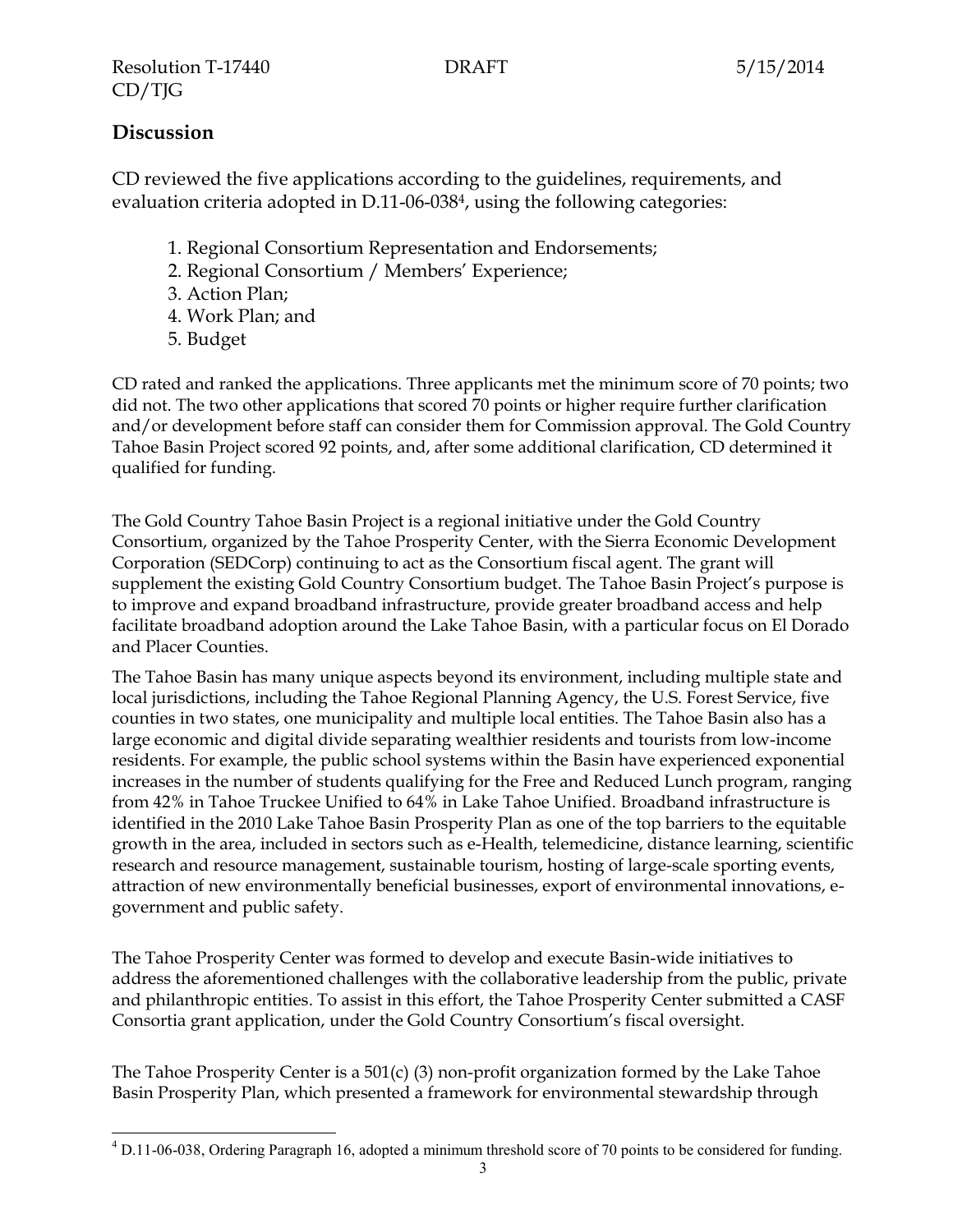Resolution T-17440 DRAFT 5/15/2014 CD/TJG

economic revitalization. The Tahoe Prosperity Center board includes representatives from the Basin's governmental jurisdictions, two Chambers of Commerce, the Tahoe Transportation District, the Tahoe Regional Planning Agency, as well as the non-profit, education, science, health and business communities.

The Tahoe Basin Project will involve undertaking the following key activities:

- 1. Infrastructure Data Collection, Site Survey & Mapping;
- 2. A Broadband Needs Assessment;
- 3. Analysis of the assessment; and
- 4. Broadband Development Plan Implementation, including the development of broadband Internet infrastructure projects.

Although the California portion of the Tahoe Basin is included as an area under the existing Gold Country Broadband Consortium, Gold Country's Commission approved work plan has focused on more rural communities, particularly unserved areas in western Placer and El Dorado Counties. Thus, Tahoe Prosperity Center proponents assert that the area is underrepresented by the current, Commission-approved Consortium structure. During the previous Consortia funding round, the Commission received an application from the proposed CFNC-Central El Dorado County Regional Broadband Consortium, comprised of Camino Fiber Network Cooperative (CFNC), the El Dorado County Office of Education, and the El Dorado Chamber of Commerce, to represent certain communities in the Tahoe Basin. That application scored below the minimum 70-point threshold and the Commission did not award it a grant.

Approving this application for new activities in the Gold Country Broadband Consortium's region would also require the Commission to exempt the Consortium from the funding limits contained in D.11-06-038. CD staff recommends approving both the grant and the exemption because the Tahoe Basin Project scored exceptionally well and presents the Commission with a unique opportunity to leverage the existing capabilities and leadership of the Tahoe Prosperity Center, to provide new economic development opportunities in the area, and also contribute to the Commission's legislatively-mandated goal of awarding by December 31, 2015 CASF infrastructure projects that will serve 98 percent of households in California. After discussions with CD staff, the applicant modified its work plan and budget so that it could assist in developing broadband Internet infrastructure project applications that the Commission could approve by the December 31, 2015 deadline. The applicant will fast track its proposed infrastructure and needs assessment activities so that it will be able to identify the unserved and underserved areas in the region and then prioritize which projects it will seek CASF grants, with the goal of facilitating the development of three CASF-eligible infrastructure projects by the end of 2015. In order to achieve this goal, the applicant requested that the Commission approve the grant in May, 2014 to allow it to plan for seasonal weather constraints.

CD recommends that the Commission award the Golden Country Consortium a grant for work related to the Tahoe Basin Project. This award will cover the project's first-year of operations and allow it to receive CASF funding covering second year operations, subject to satisfactory performance and submission of annual work plans as discussed later in this resolution.

#### **Consortium Administration**

With the Commission's approval of this application, the Tahoe Basin Project will need to comply with administrative requirements and guidelines, including those outlined below.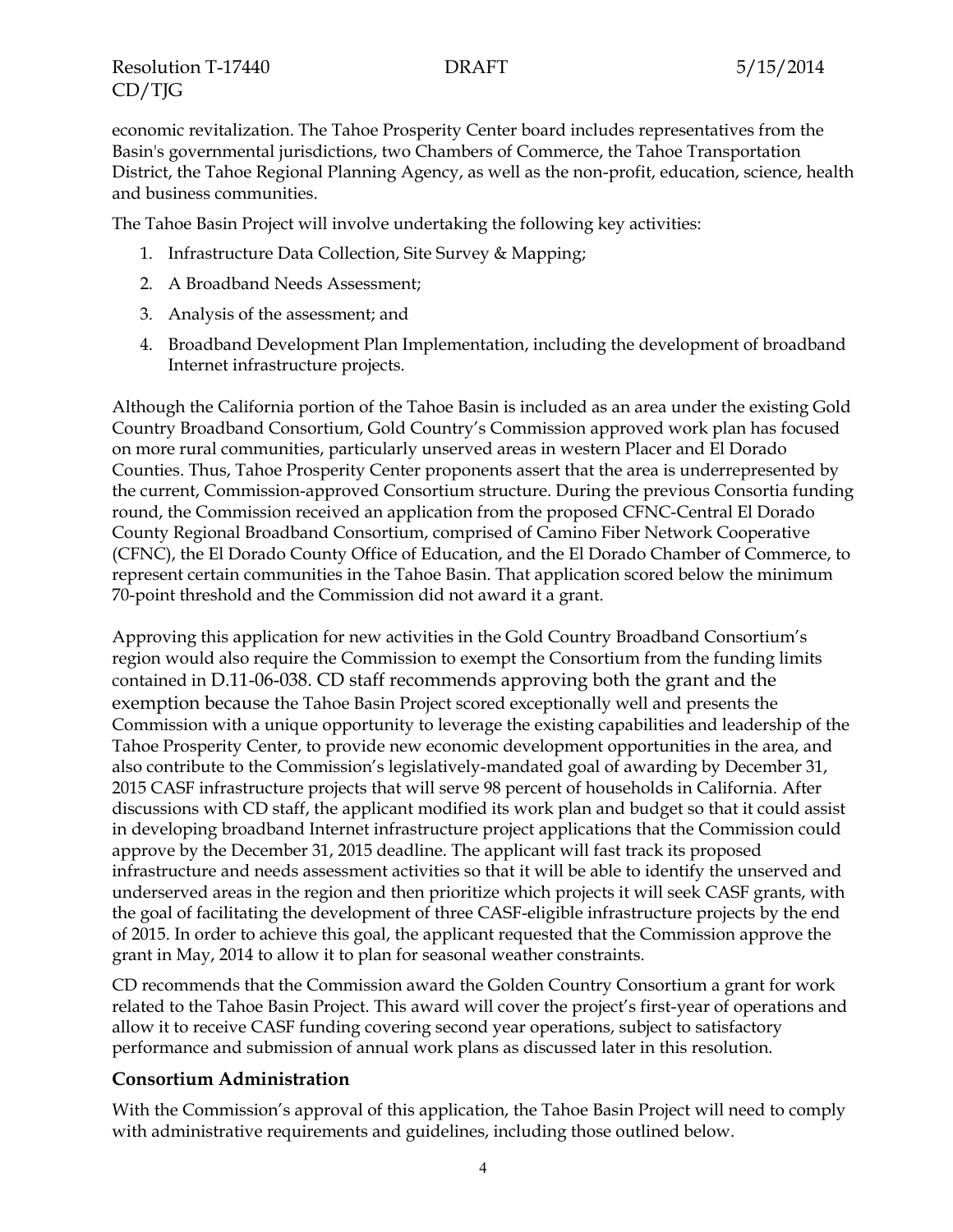### Initial Work Plan Adjustments and Project Start Date

The Tahoe Basin Project will commence work on the date of Commission approval.

#### Quarterly Progress Reports

Each consortia grantee must submit a written quarterly progress report at the end of each calendar quarter that discusses activities and achievements accomplished. As needed, CD will contact the grantee for follow-up discussions.

#### Year 2 Budget Renewal

To receive approval of the Year 2 budget allowance authorized by this resolution, the Tahoe Basin Project must submit Work Plans for approval by March 15, 2015.

#### Payment Process

As previously addressed in D.11-06-038, grantees may request reimbursement of start-up costs equivalent to a maximum of 10% of the award. All subsequent requests for reimbursement must be submitted with the Quarterly Progress Report and must be supported by receipts, invoices, and other financial documentation.

#### Non-Compliance

Should the grant recipient fail to complete the project, the recipient must reimburse some or all of the Consortia Grant Account moneys that were received. CD may hold grant payments if the consortia grantee does not comply with any of the requirements in this resolution.

#### **Comments on Draft Resolution**

In compliance with P.U. Code § 311(g), on April 15, 2014, CD emailed a notice letter to parties on the service lists of Rulemaking (R.) 10-12-008 and R.06-06-028, CASF applicants, and telecommunications carriers registered with the Commission of the availability of the draft of this resolution for public comments at the Commission's web site [http://www.cpuc.ca.gov/PUC/documents.](http://www.cpuc.ca.gov/PUC/documents) This letter also informed parties that the final resolution adopted by the Commission will be posted and available at the same web site.

The Commission received no public comments.

#### **Findings**

1. Pursuant to P.U. Code section 281(d), the purpose of the Rural and Regional Urban Consortia Account (Consortia Grant Account) is "to fund the cost of broadband deployment activities other than the capital cost of facilities, as specified by the Commission." Pursuant to P.U. Code section 281(b)(1), the Consortia Grant Account contains \$10 million.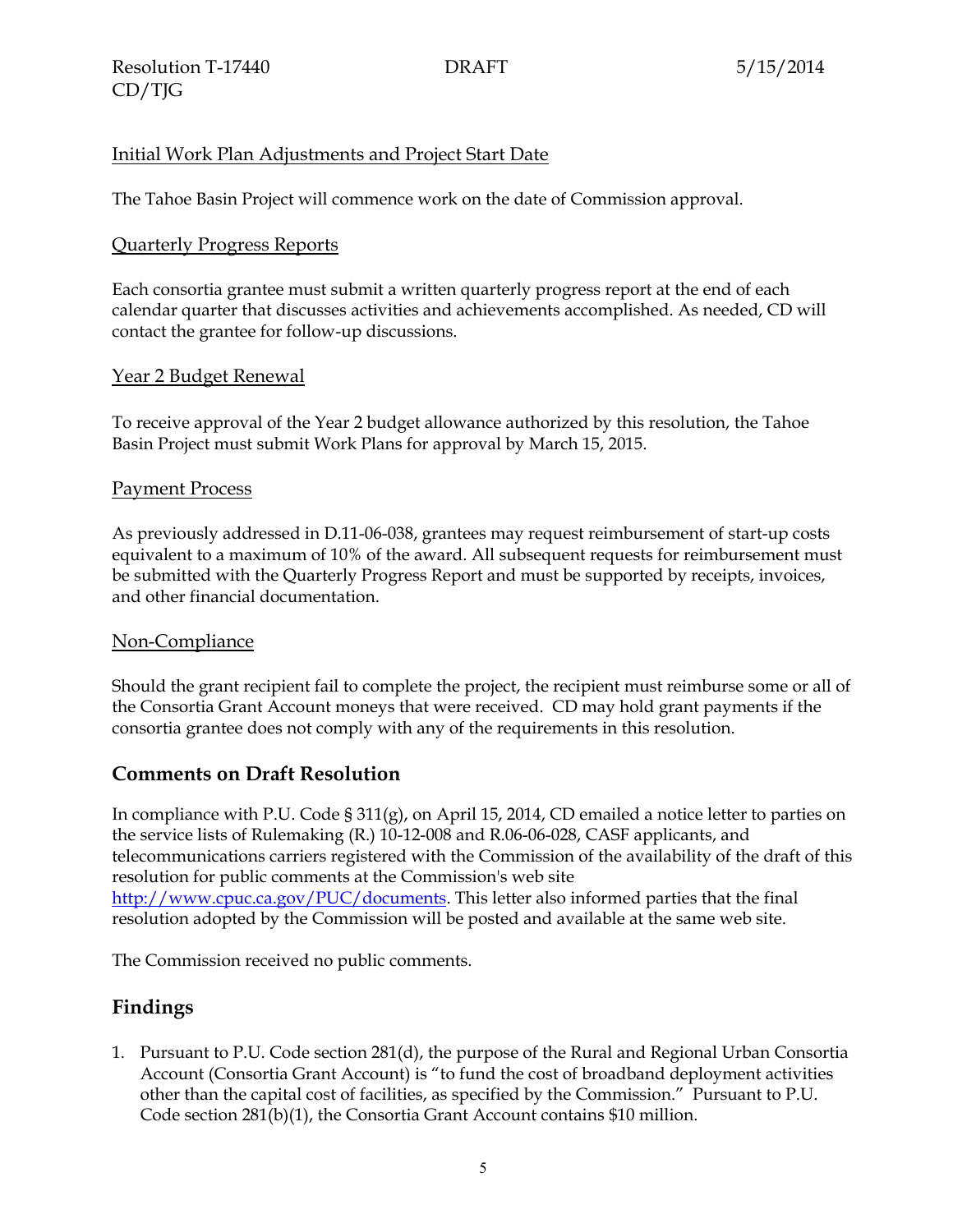- 2. In D.11-06-038 (June 23, 2011), the Commission adopted procedures and guidelines regarding the Consortia Grant Account's application, evaluation, and selection processes.
- 3. Applicants must submit detailed Action Plans, Work Plans and budgets outlining projects that will promote ubiquitous broadband deployment in unserved and underserved areas and advance broadband adoption throughout California.
- 4. Five prospective consortia applicants submitted proposals by the January 17, 2014 deadline.
- 5. CD reviewed each application according to the guidelines, requirements, and evaluation criteria adopted in D.11-06-038, which include regional consortium representation and endorsements, regional consortium's/members' experience, action plans and work plans, and budget.
- 6. Staff rated and ranked the applications to determine eligibility for Consortia grants. Three applications scored sufficiently to merit consideration. CD recommends funding the Tahoe Basin Project at this time while it clarifies work plans with the other two applicants that received sufficient scores. Two applications rated below the minimum passing score and will not receive CD's funding recommendation.
- 7. D.11-06-038 limited consortia to only one regional consortium per geographic region and capped grant funding at \$150,000 per year for each consortium for the first year and a maximum total cap of \$450,000 for three years. In D.11-07-034 (issued July 18, 2011), the Commission further clarified that within in the Los Angeles region, the adopted annual and three-year funding caps apply to each separate larger umbrella consortium seeking funding. Thus, each eligible umbrella consortium may seek funding up to the adopted \$150,000 per year and \$450,000 three-year funding caps.
- 8. Approving the new activities proposed in the Tahoe Basin Project application would require the Commission to exempt the Gold Country Consortium from the standard funding limits.
- 9. CD staff recommends approving both the grant and the exemption because the Tahoe Basin Project scored exceptionally well and presents the Commission with a unique opportunity to leverage the existing capabilities and leadership of the Tahoe Prosperity Center, to provide new economic development opportunities in the area, and also contribute to the Commission's legislatively-mandated goal of awarding by December 31, 2015 CASF infrastructure projects that will serve 98 percent of households in California.
- 10. This resolution approves \$167,000 in CASF Consortia Grant funding for the Gold Country Tahoe Basin Project.
- 11. The Commission received no public comments.

# **THEREFORE, IT IS ORDERED that:**

- 1. The Commission awards \$167,000 in CASF Rural and Urban Regional Consortia Grant Account funding for the Tahoe Basin Project, with the Tahoe Prosperity Council as its sponsoring agency, under the already approved Gold Country Consortium, and Sierra Economic Development Corporation as its Fiscal Agent.
- 2. The Commission exempts the Gold Country Consortium from the maximum \$150,000 annual grant maximum set forth in D. 11-06-038.